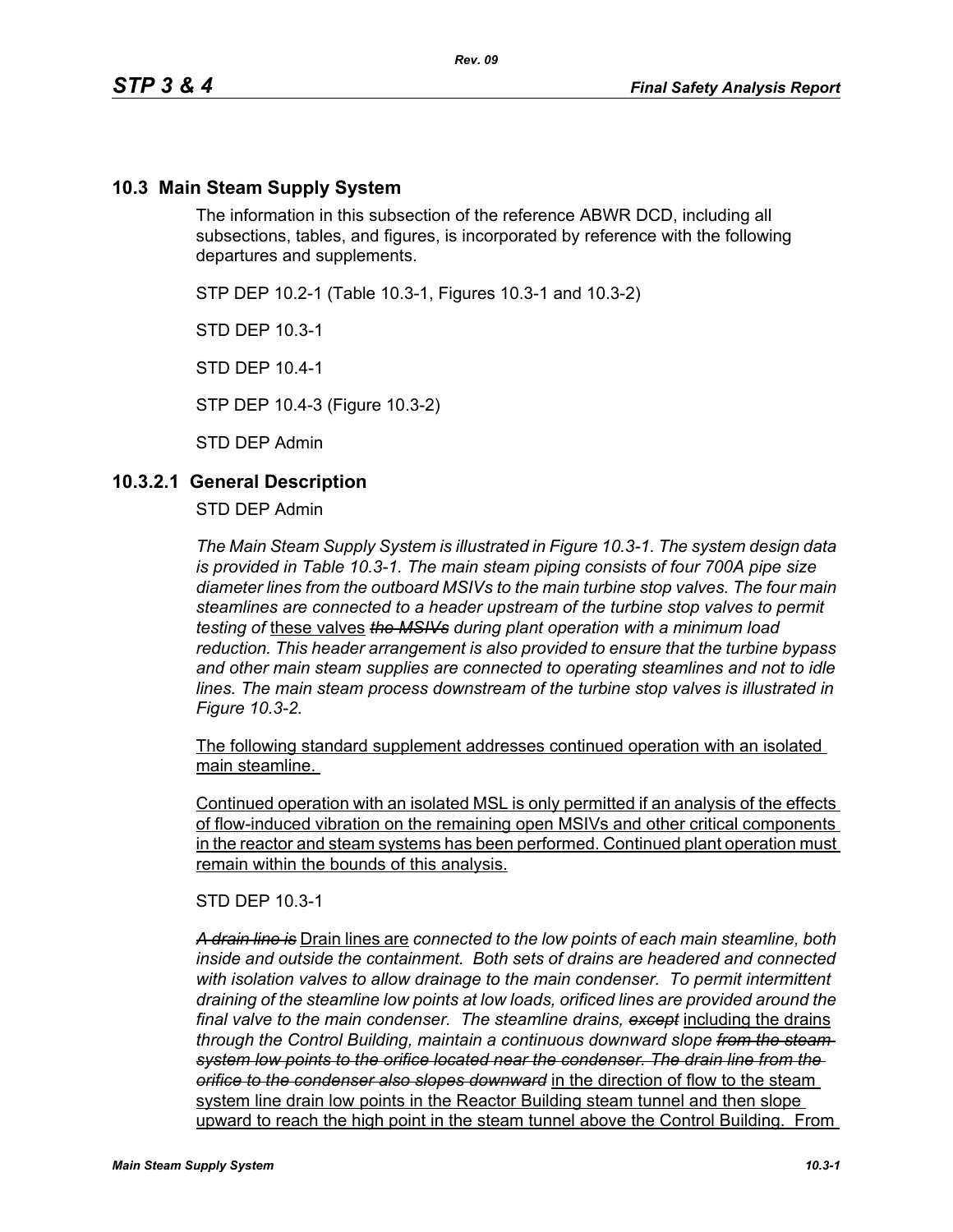this high point in the Control Building, the lines slope downward in the direction of flow to the Nuclear Island-Balance of Plant piping interface one meter outside of the Control Building. Although the drain lines flow upward for a portion of their travel, the differential pressure between the condenser and main steam lines, combined with the bypass and orifice isolation valves in the drain lines, which are controlled by reactor pressure and power, respectively, ensure complete drainage while preventing water hammer*. To permit emptying the drain lines for maintenance, drains are provided from the line low points going to the radwaste system.*

*The drains from the steamlines inside containment are connected to the steamlines outside the containment to permit equalizing pressure across the MSIVs during startup and following a steamline isolation.*

The Main Steam System contains the radioactive steam which passes the main steam isolation valves before they close to isolate the reactor under emergency conditions. This function of containing steam is done by the main steam piping, turbine bypass piping and steam drain piping discharging to the condenser.

The main steam piping and branch lines, 2-1/2 inches in diameter and larger, from (but not including) the outboard MSIVs to the turbine stop valves and to the turbine bypass valves are Quality Group B in accordance with the construction and quality requirements, ASME B&PV, Section III, Division 1, Subsection NC-Class 2, Nuclear Plant Components. The main steam lines from the seismic restraint on the outboard side of the outermost MSIVs, and all branch lines 2-l/2 inches in diameter and larger (including lines and valve supports), are designed by the use of an appropriate dynamic seismic system analysis, to withstand the safe shutdown earthquake (SSE) design loads for the ABWR standard plant in combination with other appropriate loads, within the limits specified for Class 2 pipe in Section III of the ASME B&PV Code. Lines smaller than 2-l/2 inches in diameter, the rupture of which could result in bypass of the main condenser, are designed to withstand the SSE design loads for the ABWR standard plant in combination with other appropriate loads. The mathematical model for the dynamic and seismic analyses of the main steam lines and branch line piping includes the turbine stop valves and piping to the turbine casing.

# **10.3.2.3 System Operation**

STD DEP 10.4-1

*Normal Operation — At low plant power levels, the Main Steam System may be used to supply steam to the turbine gland steam seal system. At high plant power levels, turbine gland sealing steam is normally supplied from the high pressure heater drain tank or related turbine extraction.* During startup, the turbine gland seal steam system is supplied from the auxiliary boiler. At a sufficient pressure during reactor startup and up to rated power operation, seal steam is supplied by the gland steam evaporator. The source of heating steam for the evaporator is main steam or turbine extraction steam.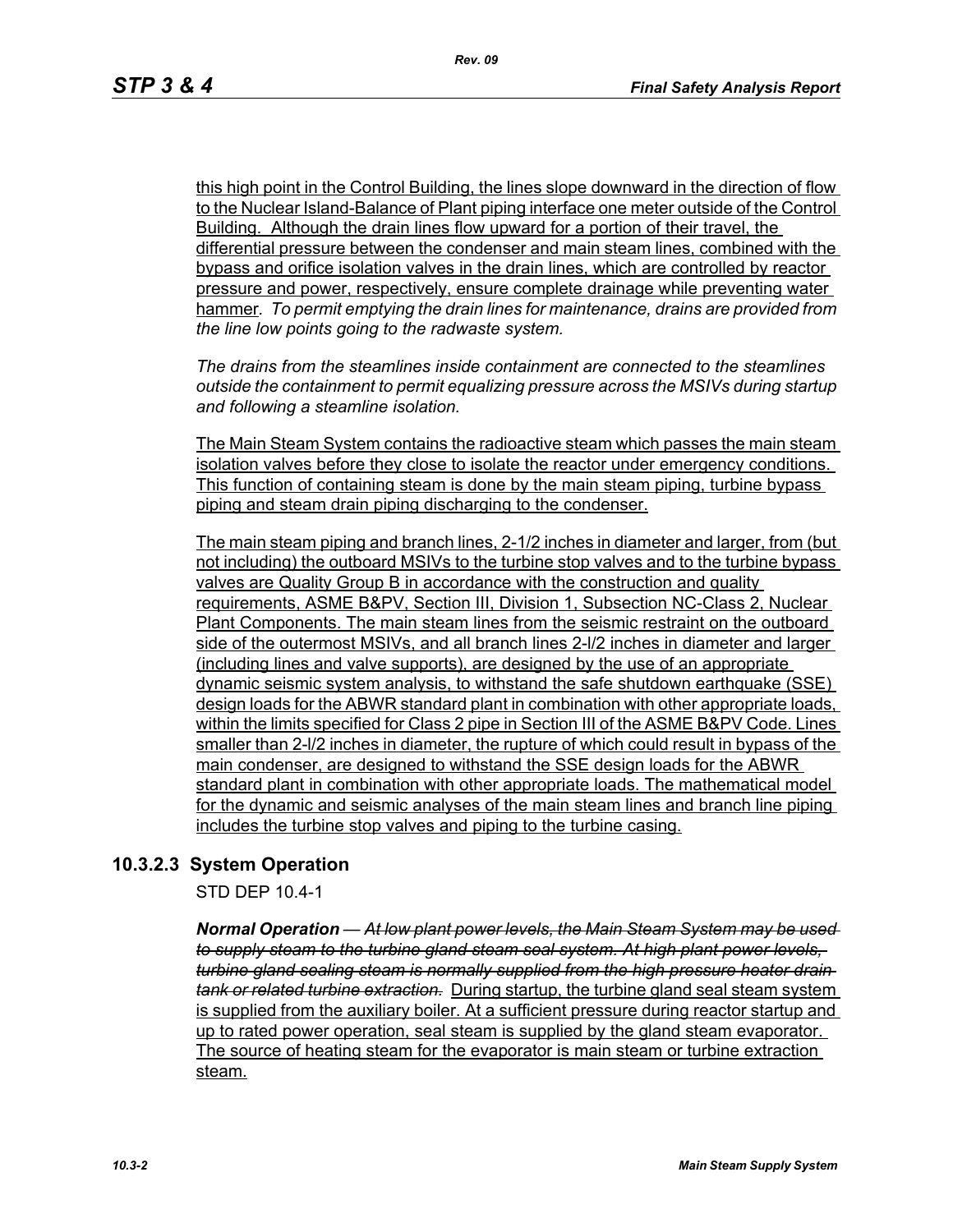# **10.3.7 COL License Information**

# **10.3.7.1 Procedures to Avoid Steam Hammer and Discharge Loads**

The following site-specific supplement addresses COL License Information Item 10.4.

Operating and maintenance procedures that include precautions to avoid steam hammer and relief valve discharge loads are prepared in accordance with the Plant Operating Procedure Development Plan described in Subsection 13.5.3.1.These precautions include a sufficiently long main steamline warm-up period, including a turbine soaking period, during which the low point drain valves are opened to ensure that no condensed steam remains in the main steamlines when the drain valves are closed. Additionally, maintenance procedures provide for the routine inspection of the low point drain collection pots to ensure that they are operating properly.

## **10.3.7.2 MSIV Leakage**

The following standard supplement addresses COL License Information Item 10.5.

The MSIVs are designed to limit the leakage to less than 66.1 liters/min for all four lines, at a pressure corresponding to the calculated peak containment pressure for design basis accidents given in Table 6.2-1.

| <b>Main Steam Piping</b>                                                                   |  |
|--------------------------------------------------------------------------------------------|--|
| Design flow rate at 6.79 MPaA and 0.40% moisture,   ~ <del>7.71E+06</del> 7.65E+06<br>kg/h |  |

#### **Table 10.3-1 Main Steam Supply System Design Data**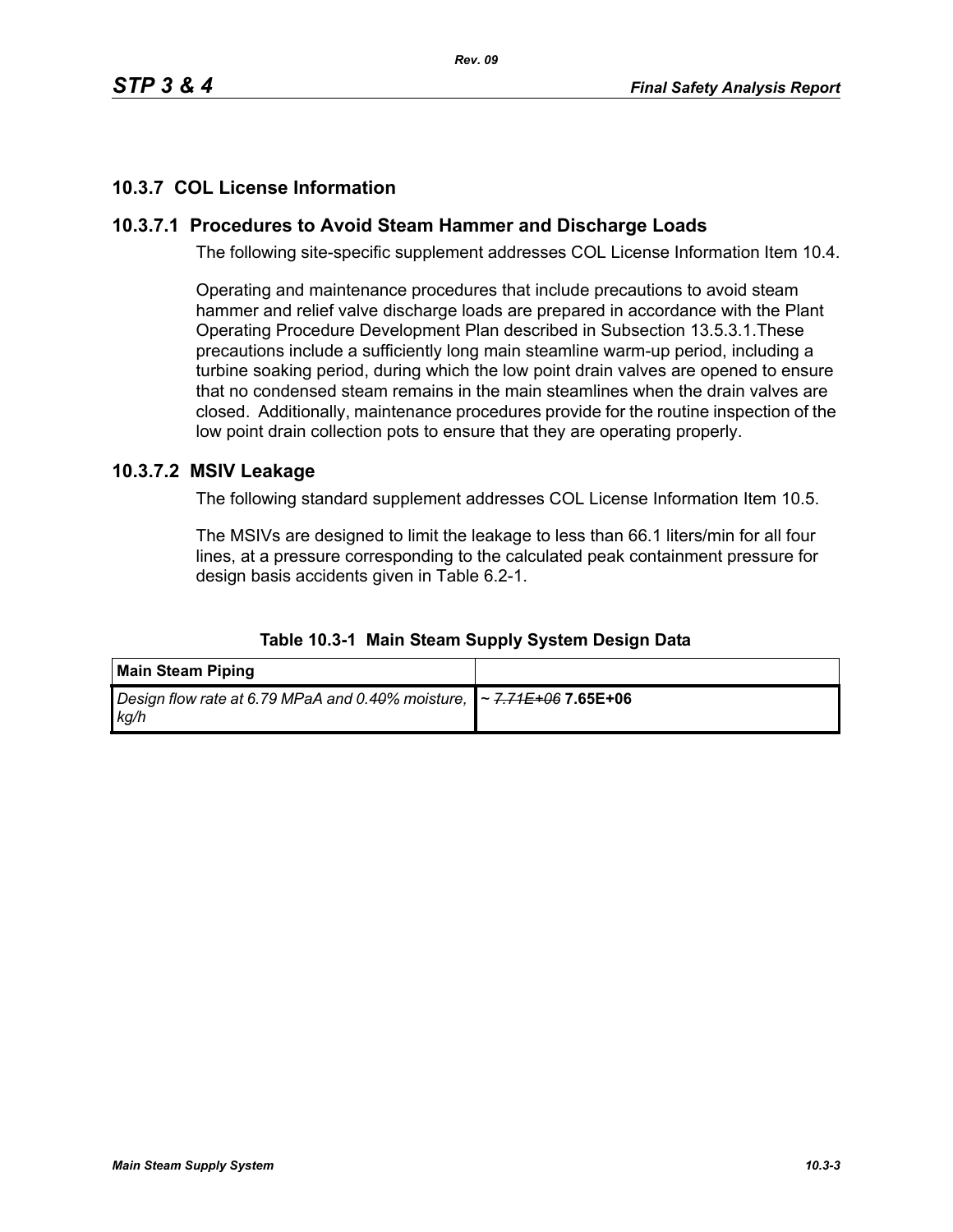



*STP 3 & 4*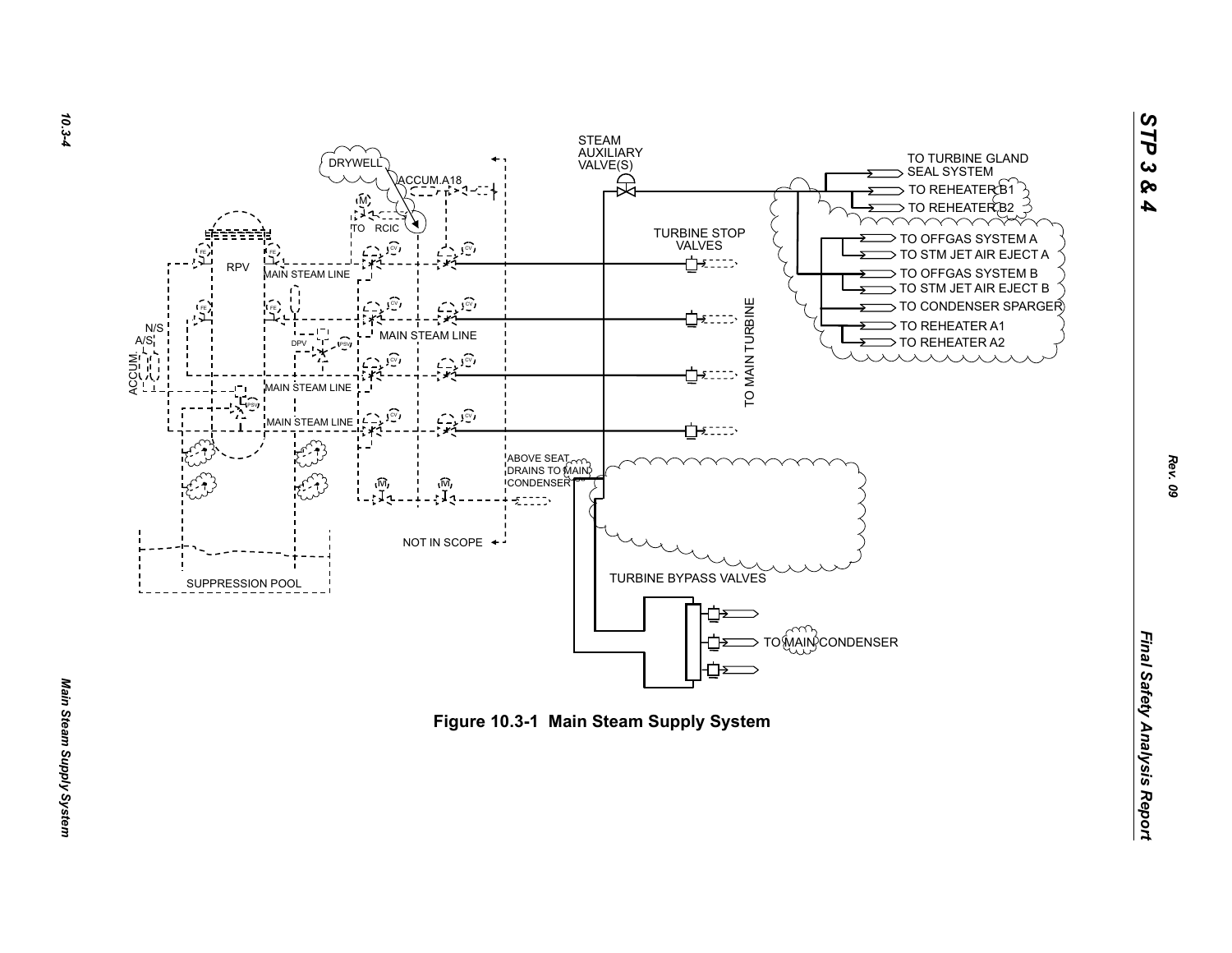



Main Steam Supply System